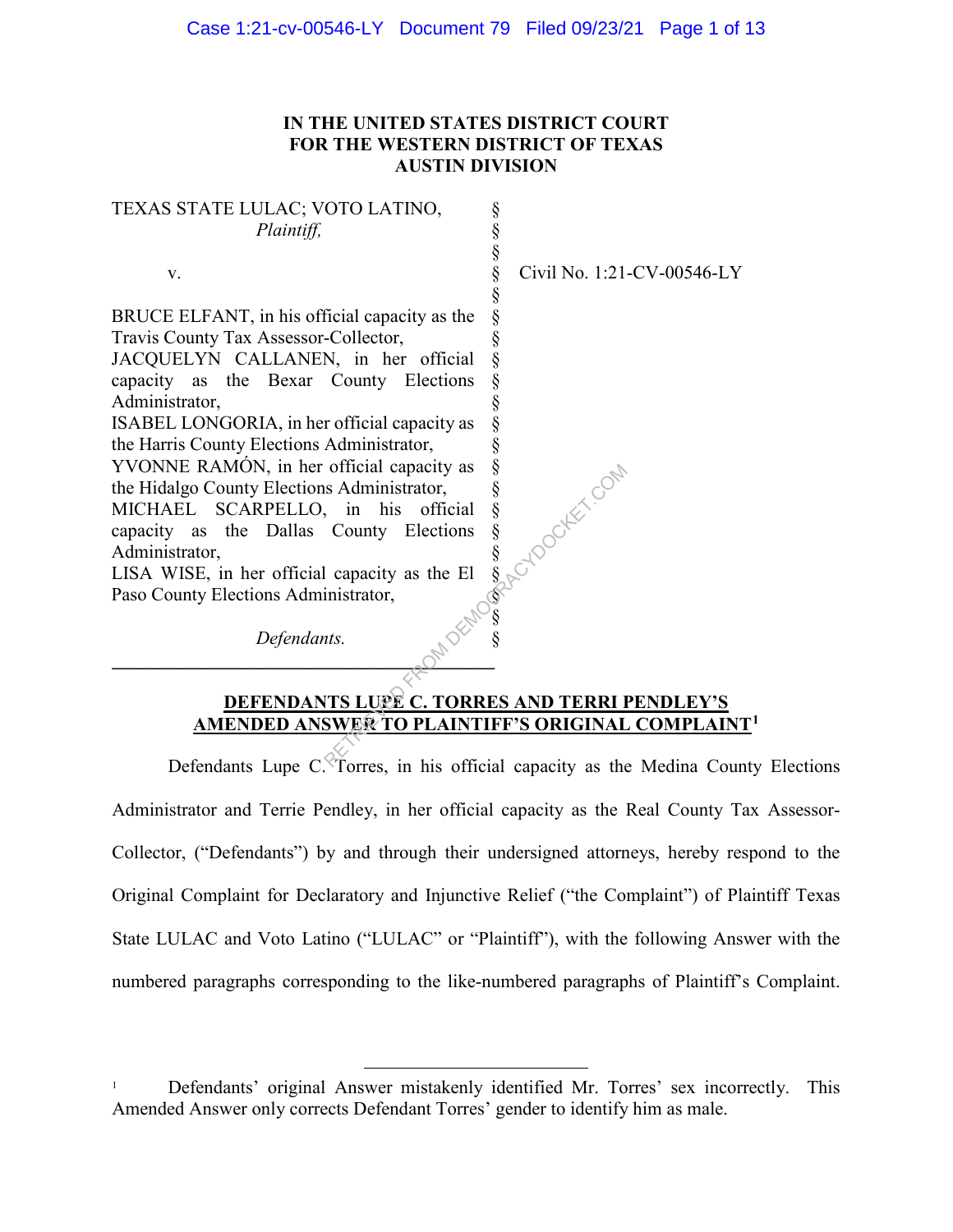### Case 1:21-cv-00546-LY Document 79 Filed 09/23/21 Page 2 of 13

Any allegations not expressly admitted, denied, or explained, are denied, and Defendants specifically deny that Plaintiff is entitled to any relief whatsoever.

#### **NATURE OF CASE**

1. The allegations contained in Paragraph 1 are vague, ambiguous, and conclusory. To the extent that a response is required, Defendants deny each allegation.

2. The allegations contained in Paragraph 2 are vague, ambiguous, and conclusory. To the extent that a response is required, Defendants admit that voter turnout is rising but deny the other allegations.

3. The allegations contained in Paragraph 3 are vague, ambiguous, and conclusory. To the extent that a response is required, Defendants deny each allegation.

4. The allegations contained in Paragraph 4 are vague, ambiguous, and conclusory. To the extent that a response is required, Defendants deny each allegation.

5. The allegations contained in Paragraph 5 are vague, ambiguous, and conclusory. To the extent that a response is required, Defendants admit that bills were introduced in the Texas Senate numbered 7 and 1675 and, in the Texas House, numbered 3920 and 530. Defendants deny the other allegations. The contained in Paragraph 3 are vagues<br>
is required, Defendants deny each allegare<br>
is required, Defendants deny each allegare<br>
is required, Defendants deny each allegare<br>
is required, Defendants admit that bills<br>
is requ

6. Defendants admit that the Plaintiffs purport to challenge Senate Bill 1111. Paragraph 6 also contains legal conclusions of law to which no response is required. The remaining allegations in Paragraph 6 are vague, ambiguous, and conclusory. To the extent that a response is required, Defendants deny each allegation.

7. The allegations contained in Paragraph 7 are vague, ambiguous, and conclusory. Paragraph 7 also contains legal conclusions of law to which no response is required. To the extent that a response is required, Defendants deny each allegation.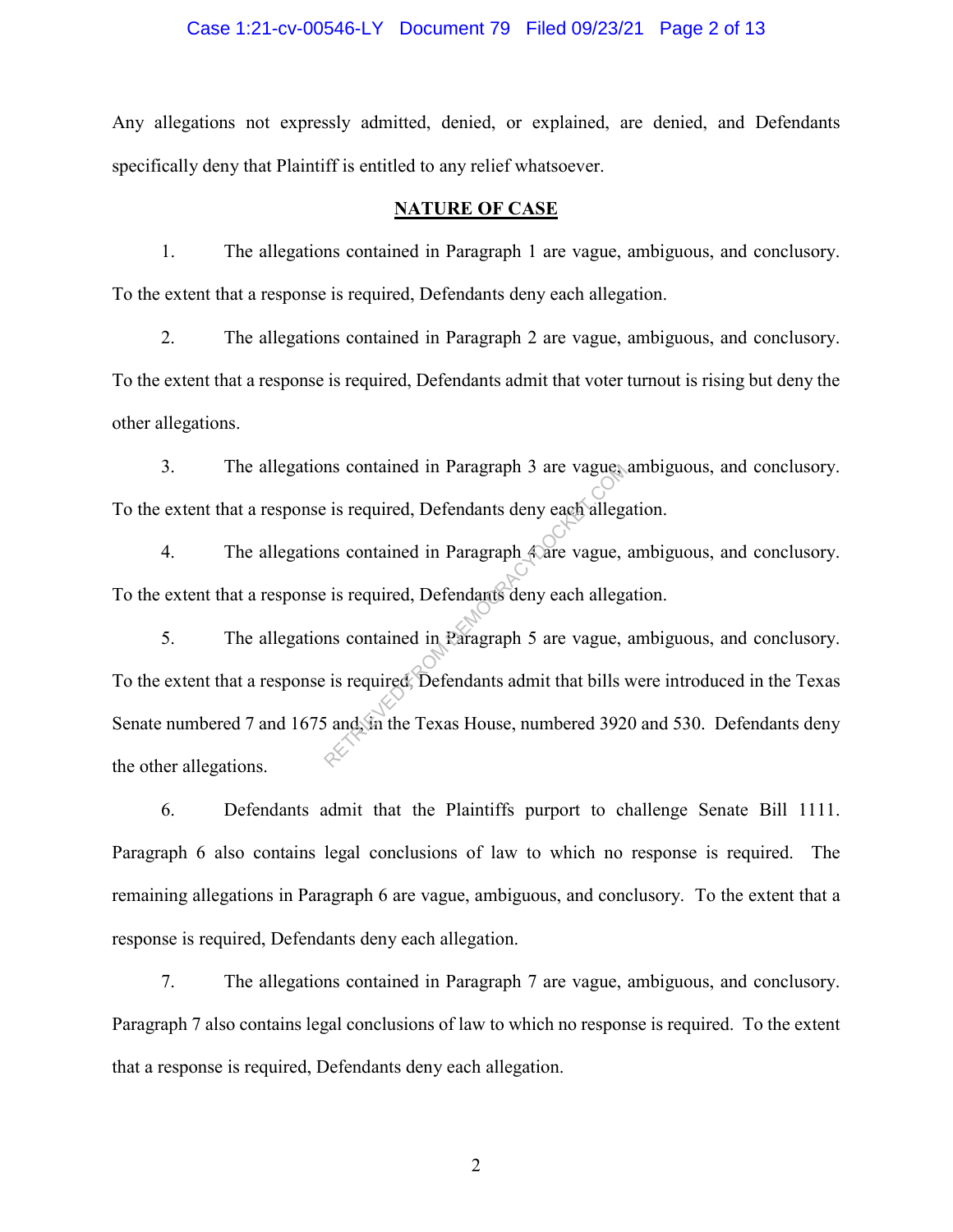### Case 1:21-cv-00546-LY Document 79 Filed 09/23/21 Page 3 of 13

8. The allegations contained in Paragraph 8 consist of characterizations of Plaintiffs' action and legal conclusions, to which no response is required. To the extent that a response is required, Defendants deny each allegation.

9. The allegations contained in Paragraph 9 are vague, ambiguous, and conclusory. To the extent that a response is required, Defendants deny each allegation. Defendants further deny that SB 1111 has a burdensome impact on any voter.

10. The allegations contained in Paragraph 10 consist of characterizations of Plaintiffs' action and legal conclusions, to which no response is required. The allegations contained in Paragraph 10 are also vague, ambiguous, and conclusory. To the extent that a response is required, Defendants deny each allegation. Defendants further deny that Plaintiffs have been injured.

11. The allegations contained in Paragraph 1 Consist of characterizations of Plaintiffs' action and legal conclusions, to which no response is required. To the extent that a response is required, Defendants deny each allegation. ambiguous, and conclusory. To the extent<br>tion. Defendants further deny that Plain<br>ms contained in Paragraph 1 (consist of cl<br>s, to which no response is required. To<br>ach allegation.<br>ms contained in Paragraph 12 consist of c

12. The allegations contained in Paragraph 12 consist of characterizations of Plaintiffs' action, to which no response is required. To the extent that a response is required, Defendants deny each allegation.

#### **JURISDICTION AND VENUE**

13. The allegations in Paragraph 13 are conclusions of law to which no response is required. To the extent a response is required, Defendants deny each allegation.

14. The allegations in Paragraph 14 are conclusions of law to which no response is required. To the extent a response is required, Defendants deny each allegation.

15. The allegations in Paragraph 15 are conclusions of law to which no response is required. To the extent a response is required, Defendants deny each allegation.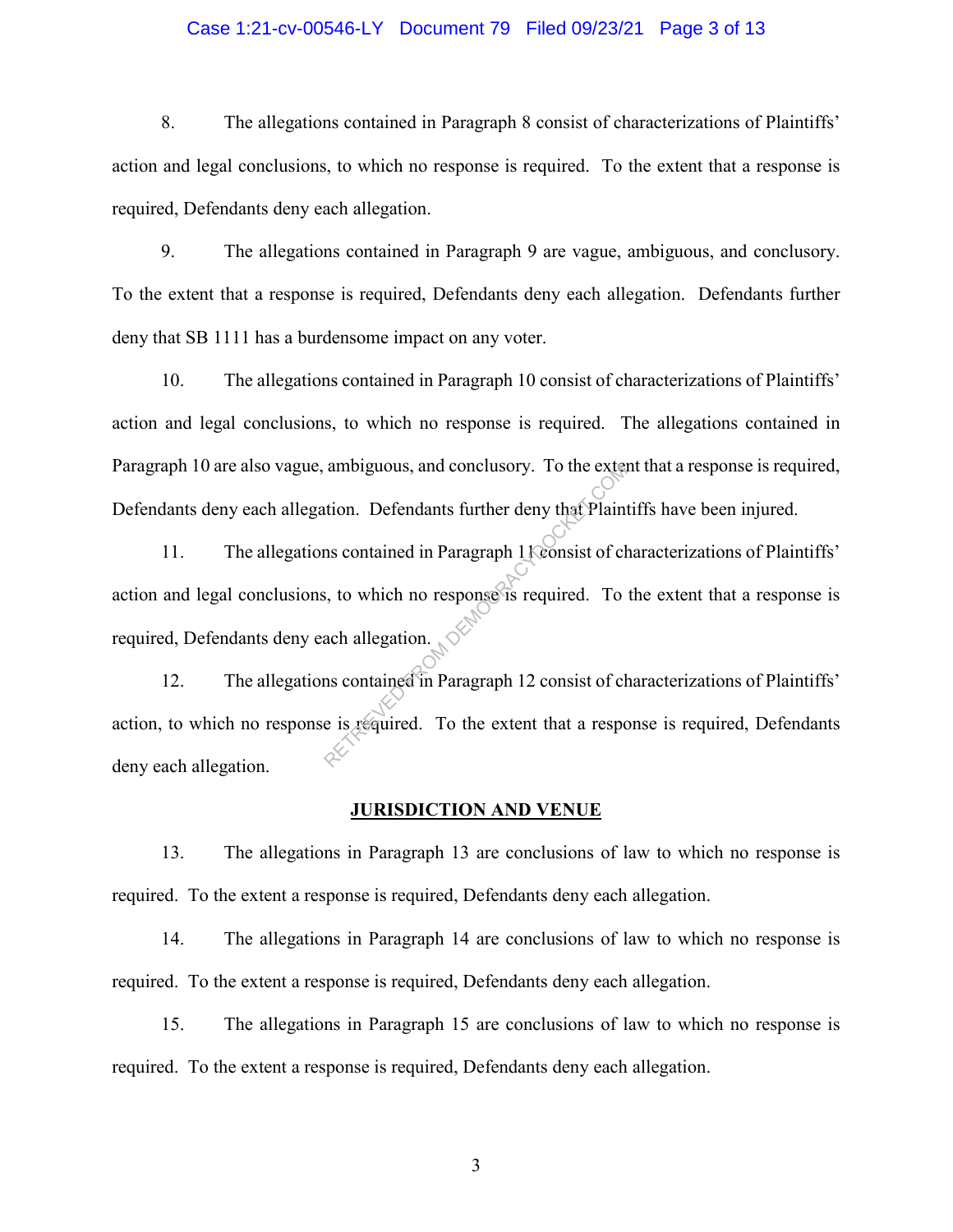### Case 1:21-cv-00546-LY Document 79 Filed 09/23/21 Page 4 of 13

16. The allegations in Paragraph 16 are conclusions of law to which no response is required. To the extent a response is required, Defendants deny each allegation.

17. The allegations in Paragraph 17 are conclusions of law to which no response is required. To the extent a response is required, Defendants deny each allegation.

### **PARTIES**

18. Defendants lack information or knowledge sufficient to form a belief as to the truth of the allegations in Paragraph 18 concerning the membership, purpose, activities, and interests of Plaintiff Texas State LULAC, and deny them on that basis.

19. Defendants lack information or knowledge sufficient to form a belief as to the truth of the allegations in Paragraph 19 concerning the membership, purpose, activities, and interests of Plaintiff Texas State LULAC, and deny them on that basis. Defendants deny that Plaintiff Texas State LULAC has been harmed. Note the membership of the membership of the membership of the membership of the membership of the membership of the membership, purpose the membership, purpose the membership, purpose the membership, purpose the membershi

20. Defendants lack information or knowledge sufficient to form a belief as to the truth of the allegations in Paragraph 20 concerning the membership, purpose, activities, and interests of Plaintiff Voto Latino, and deny them on that basis. Defendants deny that Plaintiff Voto Latino has been harmed.

21. Defendants lack information or knowledge sufficient to form a belief as to the truth of the allegations in Paragraph 21 concerning the membership, purpose, activities, and interests of Plaintiff Voto Latino, and deny them on that basis. Defendants deny that Plaintiff Voto Latino has been harmed.

22. Defendants admit that Tex. Elec. Code § 12.001 controls the designation of the voter registrar. The third sentence of Paragraph 22 consists of a characterization of Plaintiffs'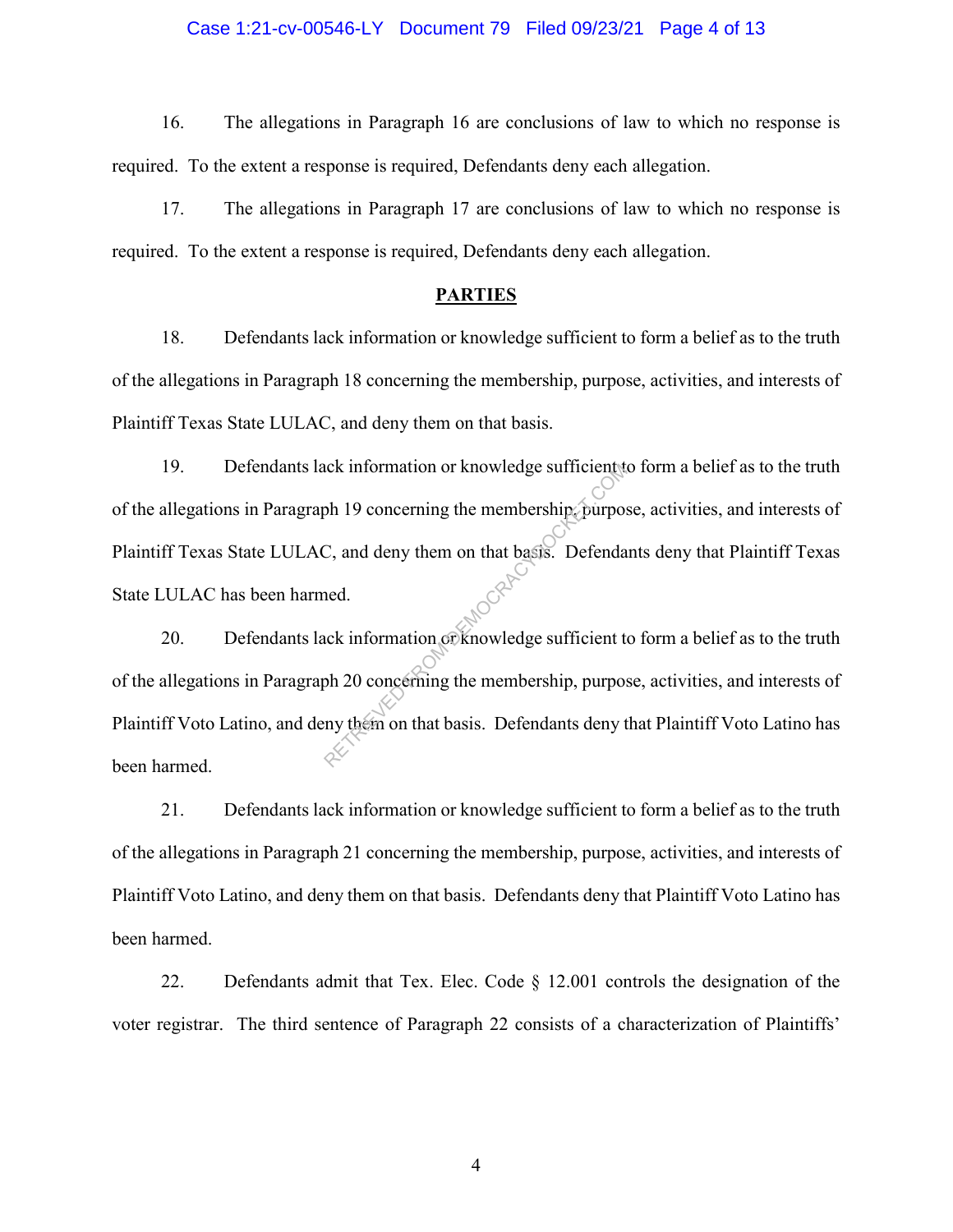### Case 1:21-cv-00546-LY Document 79 Filed 09/23/21 Page 5 of 13

action which requires no response. Defendants lack information or knowledge sufficient to form a belief as to the truth of the remaining allegations in Paragraph 22.

23. Defendants admit that Tex. Elec. Code § 12.001 controls the designation of the voter registrar. The third sentence of Paragraph 23 consists of a characterization of Plaintiffs' action which requires no response. Defendants lack information or knowledge sufficient to form a belief as to the truth of the remaining allegations in Paragraph 23.

24. Defendants admit that Tex. Elec. Code § 12.001 controls the designation of the voter registrar. The third sentence of Paragraph 24 consists of a characterization of Plaintiffs' action which requires no response. Defendants lack information or knowledge sufficient to form a belief as to the truth of the remaining allegations in Paragraph 24.

25. Defendants admit that Tex. Elec. Code  $\sqrt{$}12.001$  controls the designation of the voter registrar. The third sentence of Paragraph 25 consists of a characterization of Plaintiffs' action which requires no response. Defendants lack information or knowledge sufficient to form a belief as to the truth of the remaining allegations in Paragraph 25. ponse. Detendants lack information or a<br>remaining allegations in Paragraph 24.<br>dmit that Tex. Elec. Code § 12.001 cor<br>entence of Paragraph 25 consists of a cl<br>ponse. Defendants lack information or k<br>remaining allegations i

26. Defendants admit that Tex. Elec. Code § 12.001 controls the designation of the voter registrar. The third sentence of Paragraph 26 consists of a characterization of Plaintiffs' action which requires no response. Defendants lack information or knowledge sufficient to form a belief as to the truth of the remaining allegations in Paragraph 26.

27. Defendants admit that Tex. Elec. Code § 12.001 controls the designation of the voter registrar. The third sentence of Paragraph 27 consists of a characterization of Plaintiffs' action which requires no response. Defendants lack information or knowledge sufficient to form a belief as to the truth of the remaining allegations in Paragraph 27.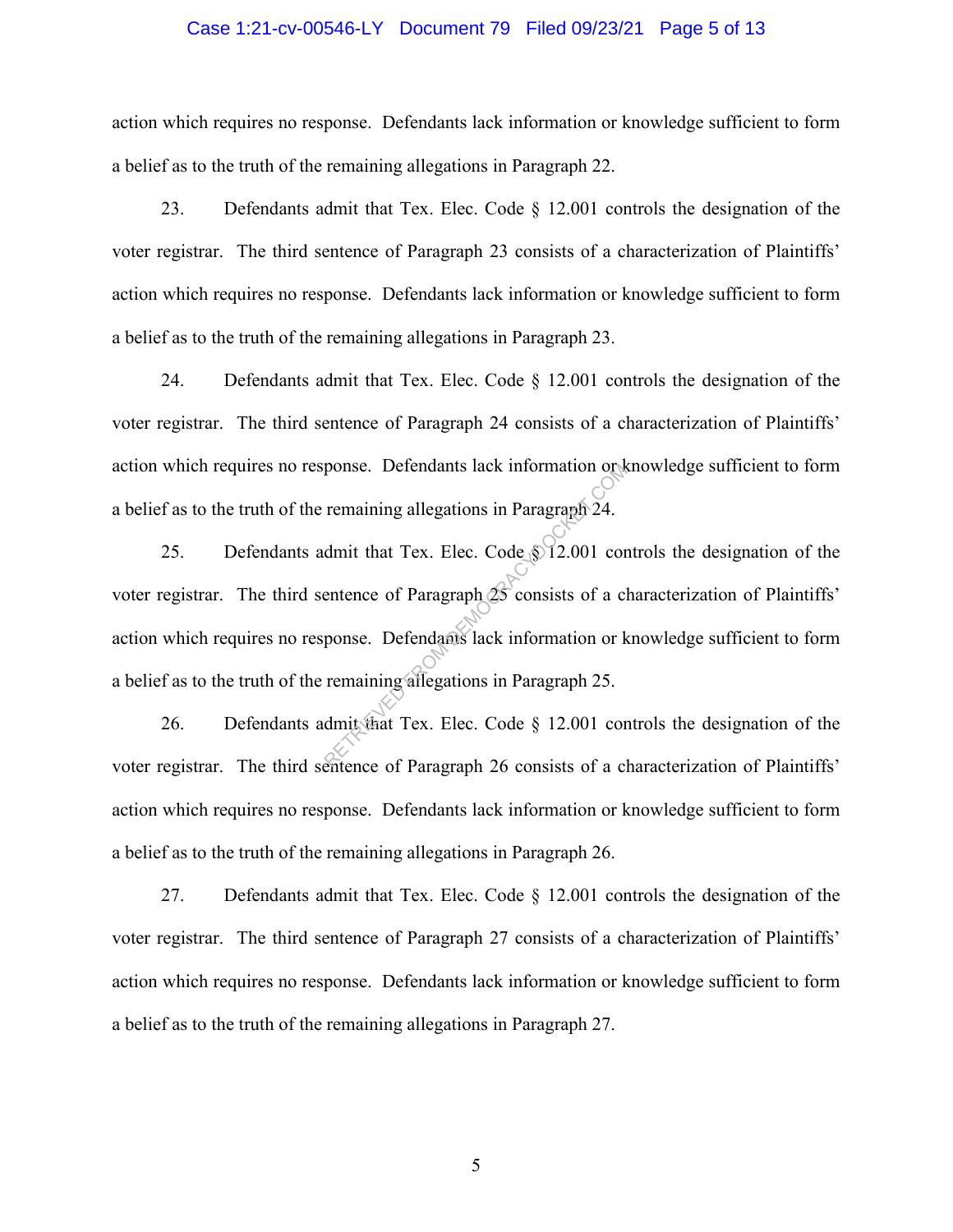### **STATEMENT OF FACTS AND LAW**

### **I. Changing Demographics of Texas Voters**

28. The allegations contained in Paragraph 28 are vague, ambiguous, and conclusory. Defendants lack knowledge or information sufficient to form a belief about the truth of the allegations of Paragraph 28 and therefore deny those allegations.

29. The allegations contained in Paragraph 29 are vague, ambiguous, and conclusory. Defendants lack knowledge or information sufficient to form a belief about the truth of the allegations of Paragraph 29 and therefore deny those allegations.

30. The allegations contained in Paragraph 30 are vague, ambiguous, and conclusory. Defendants lack knowledge or information sufficient to form a belief about the truth of the allegations of Paragraph 30 and therefore deny those allegations.

31. The allegations contained in Paragraph 31 are vague, ambiguous, and conclusory. Defendants lack knowledge or information sufficient to form a belief about the truth of the allegations of Paragraph 31 and therefore deny those allegations. In the vague.<br>
Solved the vague of the vague of the vague of the vague of the and therefore deny those allegations.<br>
In solution of the vague,<br>
Solved the vague of the vague of the vague of the vague of the vague of the va

32. The allegations contained in Paragraph 32 are vague, ambiguous, and conclusory. Defendants lack knowledge or information sufficient to form a belief about the truth of the allegations of Paragraph 32 and therefore deny those allegations.

33. The allegations contained in Paragraph 33 are vague, ambiguous, and conclusory. Defendants lack knowledge or information sufficient to form a belief about the truth of the allegations of Paragraph 33 and therefore deny those allegations.

34. The allegations contained in Paragraph 34 are vague, ambiguous, and conclusory. Defendants lack knowledge or information sufficient to form a belief about the truth of the allegations of Paragraph 34 and therefore deny those allegations.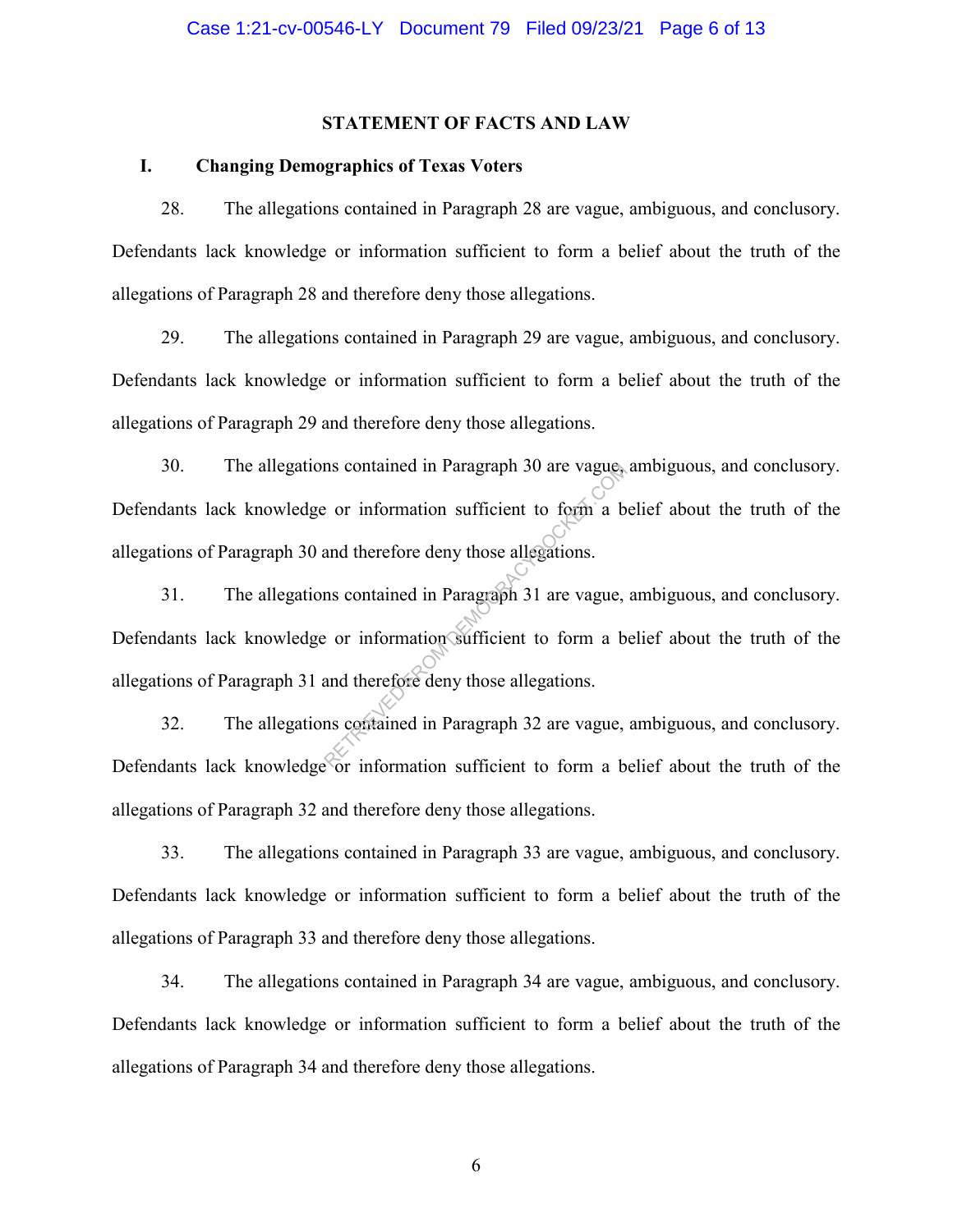### Case 1:21-cv-00546-LY Document 79 Filed 09/23/21 Page 7 of 13

35. The allegations contained in Paragraph 35 are vague, ambiguous, and conclusory. Defendants lack knowledge or information sufficient to form a belief about the truth of the allegations of Paragraph 35 and therefore deny those allegations.

#### **II. Senate Bill 1111**

36. The allegations contained in Paragraph 36 are vague, ambiguous, and conclusory. Defendants lack knowledge or information sufficient to form a belief about the truth of the allegations of Paragraph 36 and therefore deny those allegations.

#### **A. The Residence Restriction**

37. Paragraph 37 contains legal conclusions of law to which no response is required. The language of SB 1111 speaks for itself. The remaining allegations are denied.

38. The allegations contained in Paragraph 38 are vague, ambiguous, and conclusory. The language of SB 1111 speaks for itself. Defendants lack knowledge or information sufficient to form a belief about the truth of the allegations of Paragraph 35 and therefore denies those allegations. contains legal conclusions of law to we<br>eaks for itself. The remaining allegation<br>ms contained in Paragraph 38 are vague,<br>eaks for itself. Defendants lack knowled<br>truth of the allegations of Paragraph 35<br>contains legal con

39. Paragraph 39 contains legal conclusions of law to which no response is required. The language of SB 1111 speaks for itself. The remaining allegations are denied.

40. Paragraph 40 contains legal conclusions of law to which no response is required. The language of SB 1111 speaks for itself. The remaining allegations are denied.

41. Paragraph 41 contains legal conclusions of law to which no response is required. The language of the Texas and United States Constitutions speak for themselves. The remaining allegations are denied.

42. Defendants lack knowledge or information sufficient to form a belief about the truth of the allegations of Paragraph 42 and therefore denies those allegations.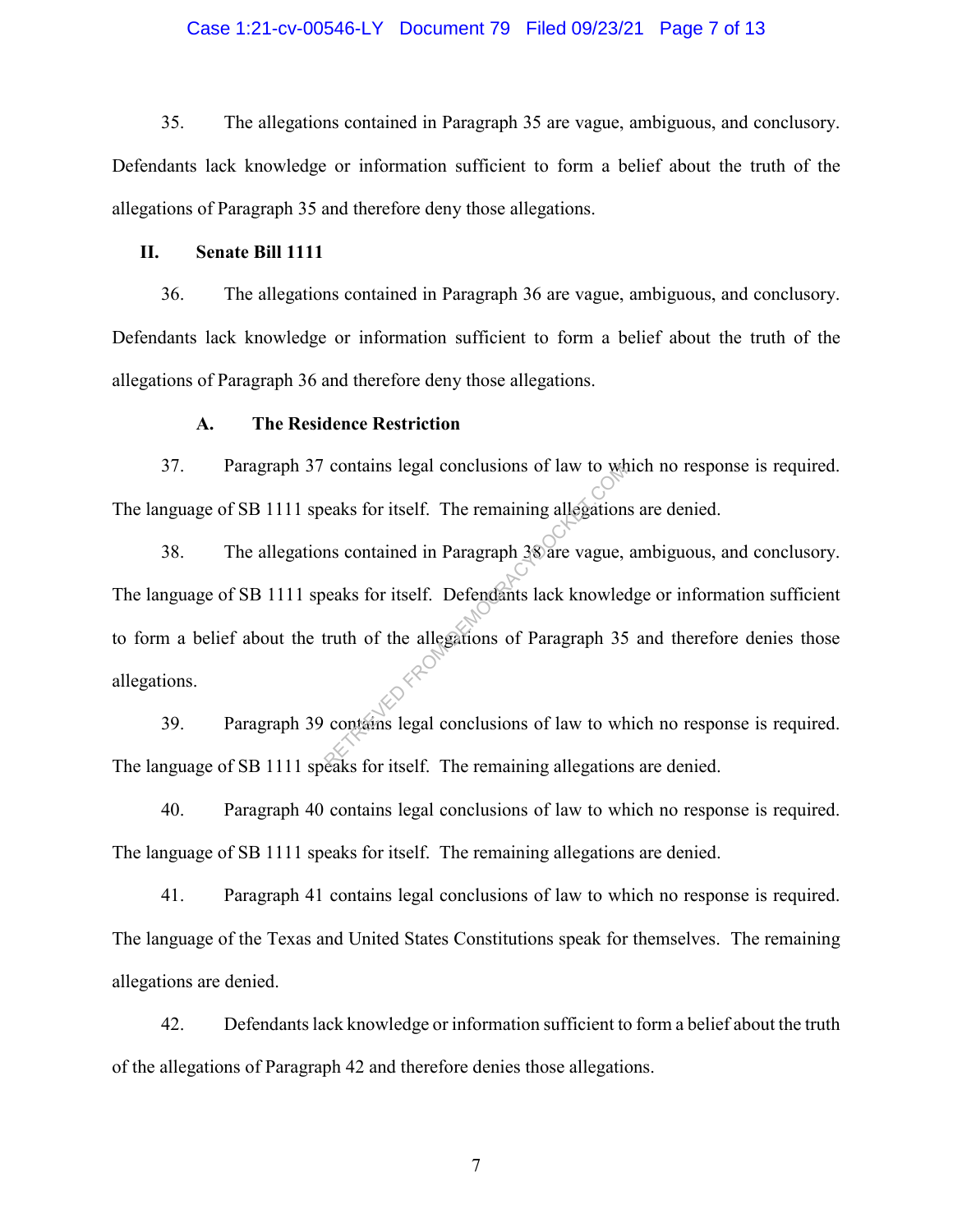### Case 1:21-cv-00546-LY Document 79 Filed 09/23/21 Page 8 of 13

43. Paragraph 43 contains legal conclusions of law to which no response is required. Defendants lack knowledge or information sufficient to form a belief about the truth of the allegations of Paragraph 43 and therefore denies those allegations.

44. Paragraph 44 contains legal conclusions of law to which no response is required. The language of SB 1111 speaks for itself. Defendants lack knowledge or information sufficient to form a belief about the truth of the allegations of Paragraph 43 and therefore denies those allegations.

### **B. Temporary Relocation**

45. Defendants admit that Paragraph 45 quotes SB 1111. All other allegations are denied.

46. Paragraph 46 contains legal conclusions of law to which no response is required. The language of SB 1111 and the Texas Election Code speak for themselves. The remaining allegations are denied. <sup>201</sup> <sup>201</sup> 2012<br>47. Paragraph 47 contains legal conclusions of law to which no response is required. The dimension of the Texas Election Code speak for contains legal conclusions of law to where the Texas Election Code speaks for

The language of SB 1111 and the Texas Election Code speaks for themselves. The remaining allegations are denied.

#### **C. Post Office Boxes**

48. Defendants deny the allegations set forth in Paragraph 48.

49. Defendants admit that Paragraph 49 quotes SB 1111. Paragraph 49 contains legal conclusions of law to which no response is required. All other allegations are denied.

50. Paragraph 50 contains legal conclusions of law to which no response is required. The language of SB 1111 and the Texas Election Code speaks for themselves. The remaining allegations are denied.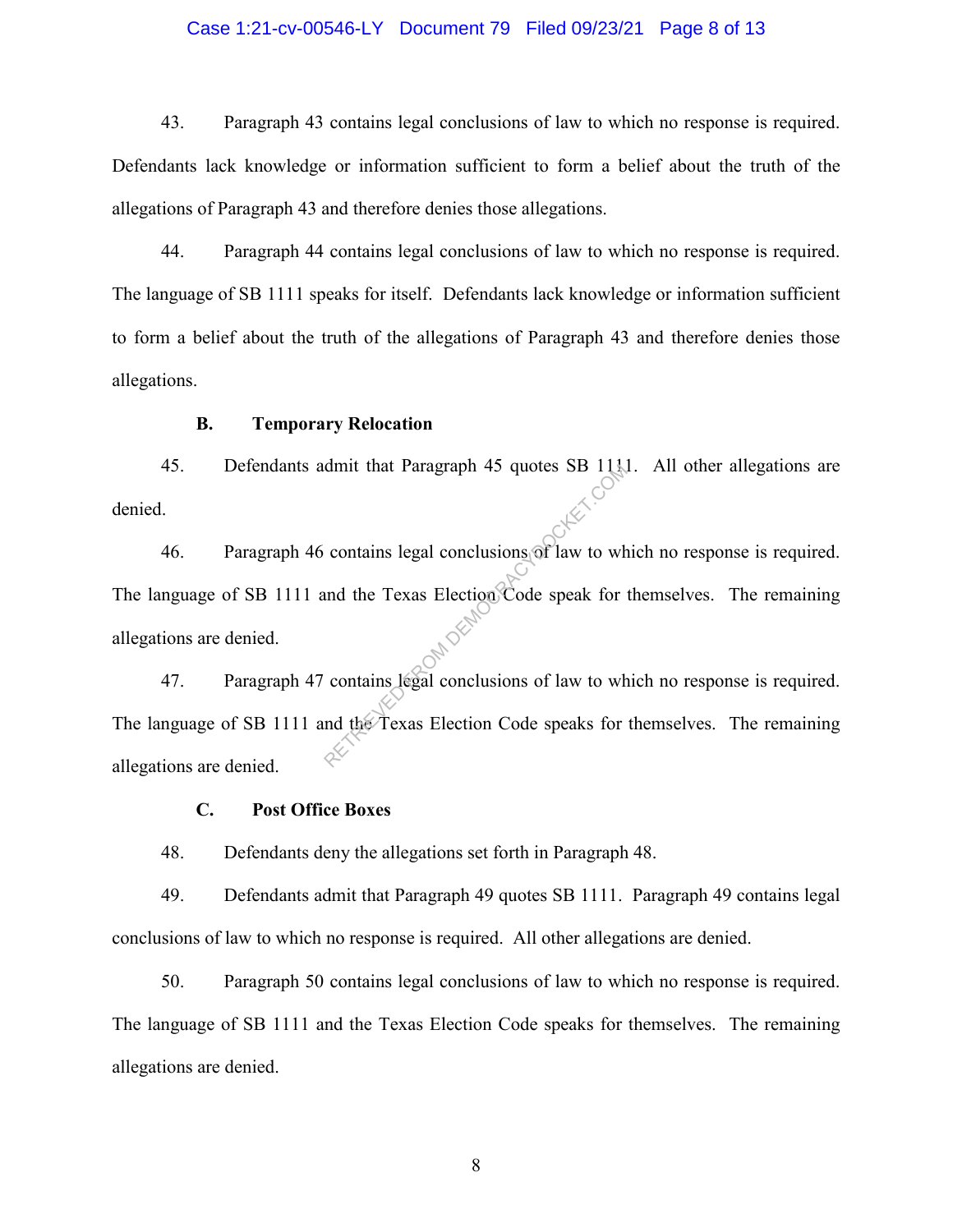# Case 1:21-cv-00546-LY Document 79 Filed 09/23/21 Page 9 of 13

51. Defendants admit that Paragraph 51 quotes SB 1111. Paragraph 51 further contains legal conclusions of law to which no response is required. The language of SB 1111 speaks for itself. The remaining allegations are denied.

### **CLAIMS FOR RELIEF**

## **COUNT 1**

# **U.S. Const. Amends. I, XIV; 42 U.S.C. § 1983 Undue Burden on the Rights to Free Speech and Expression Against All Defendants**

52. Defendants hereby incorporates each and every answer contained in Paragraphs 1 through 51.

53. Paragraph 53 contains legal conclusions of law to which no response is required. To the extent a response is required, Defendants deny the allegations. contains legal conclusions of law to wh<br>equired, Defendants deny the allegations.<br>contains legal conclusions of law to wh<br>equired, Defendants deny the allegations.<br>contains legal conclusions of law to wh<br>equired, Defendant

54. Paragraph 54 contains legal conclusions of law to which no response is required. To the extent a response is required, Defendants deny the allegations.

55. Paragraph 55 contains legal conclusions of law to which no response is required.

To the extent a response is required, Defendants deny the allegations.

56. Paragraph 56 contains legal conclusions of law to which no response is required. To the extent a response is required, Defendants deny the allegations.

57. Paragraph 57 contains legal conclusions of law to which no response is required. To the extent a response is required, Defendants deny the allegations.

58. Paragraph 58 contains legal conclusions of law to which no response is required. To the extent a response is required, Defendants deny the allegations.

59. Paragraph 59 contains legal conclusions of law to which no response is required. To the extent a response is required, Defendants deny the allegations.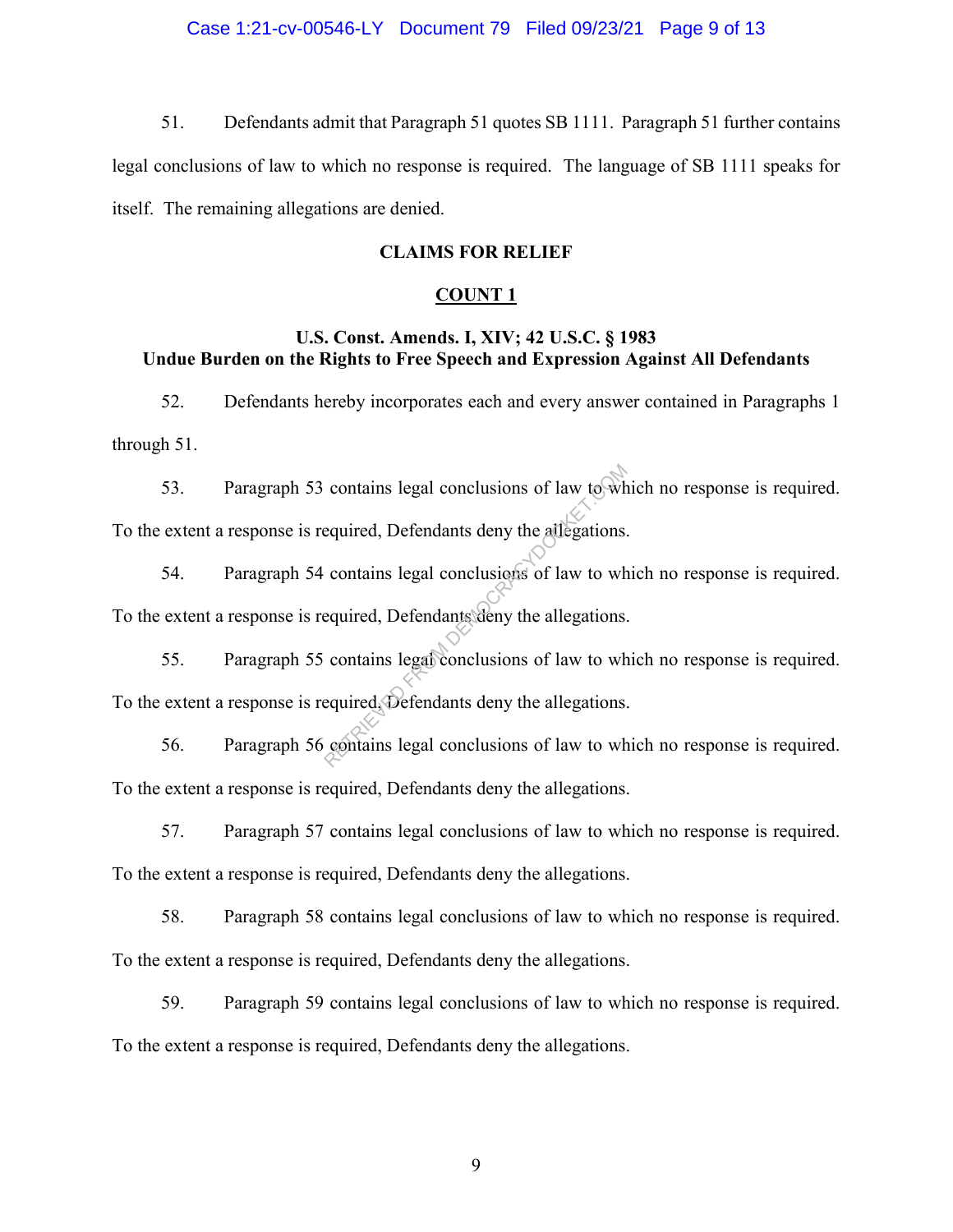## Case 1:21-cv-00546-LY Document 79 Filed 09/23/21 Page 10 of 13

60. Paragraph 60 contains legal conclusions of law to which no response is required.

The language of SB 1111 speaks for itself. To the extent a response is required, Defendants deny the allegations.

61. Paragraph 61 contains legal conclusions of law to which no response is required. To the extent a response is required, Defendants deny the allegations.

62. Paragraph 62 contains legal conclusions of law to which no response is required. To the extent a response is required, Defendants deny the allegations.

63. Paragraph 63 contains legal conclusions of law to which no response is required. To the extent a response is required, Defendants deny the allegations.

64. Paragraph 64 contains legal conclusions of law to which no response is required. To the extent a response is required, Defendants deny the allegations.

# **COUNTI**

# **U.S. Const. Amends. I, XIV; 42 U.S.C. § 1983 Undue Burden on the Right to Vote Against All Defendants**

65. Defendants hereby incorporate each and every answer contained in Paragraphs 1 through 64. Equired, Defendants deny the allegations,<br>contains legal conclusions of law to whe<br>equired, Defendants deny the allegations.<br>COUNTHERENT COUNTER<br>COUNTER<br>COUNTER COUNTER

66. Paragraph 66 contains legal conclusions of law to which no response is required. The plain language of the U.S. Constitution speaks for itself. To the extent a response is required, Defendants deny the allegations.

67. Paragraph 67 contains legal conclusions of law to which no response is required. To the extent a response is required, Defendants deny the allegations.

68. Paragraph 68 contains legal conclusions of law to which no response is required. To the extent a response is required, Defendants deny the allegations.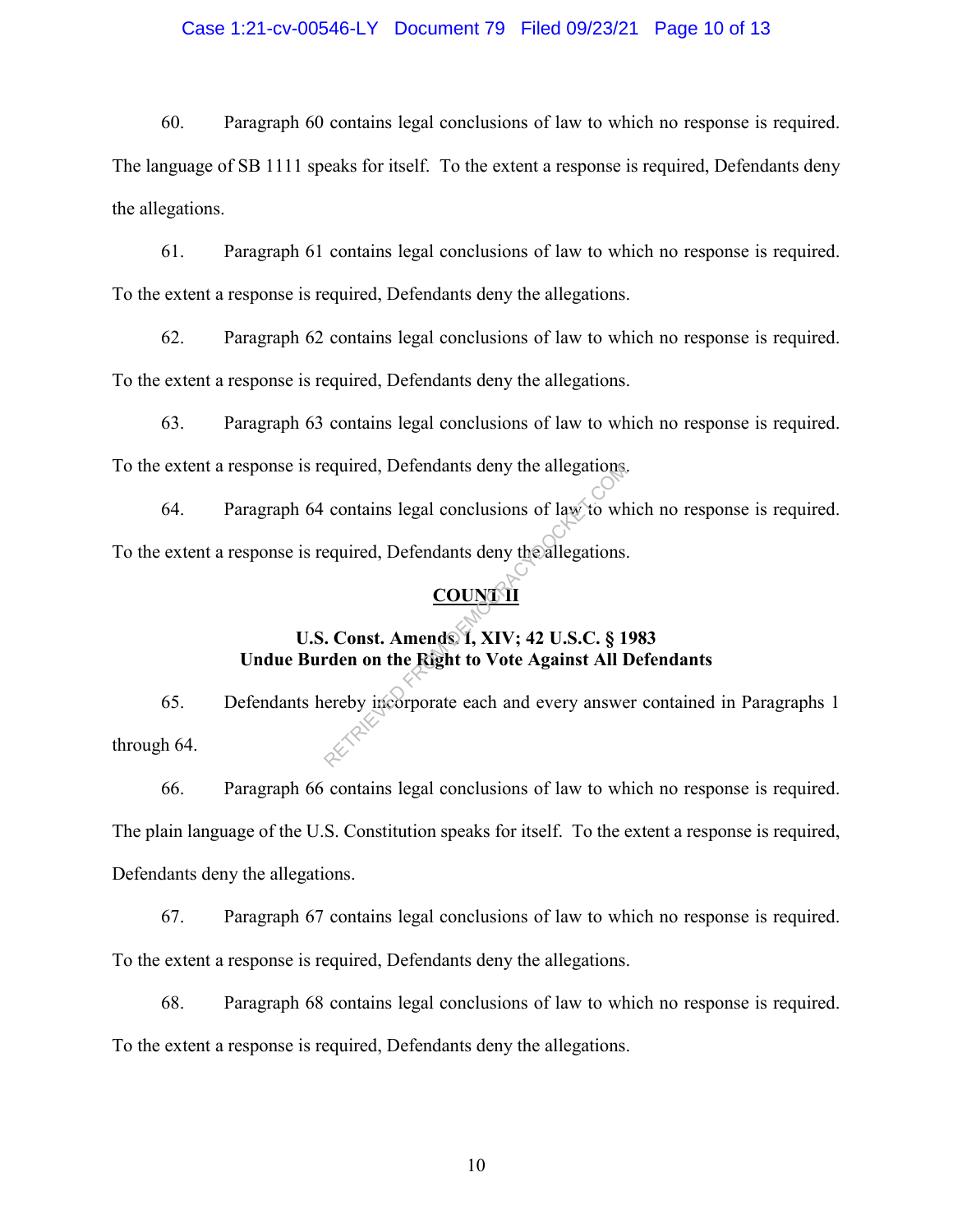## Case 1:21-cv-00546-LY Document 79 Filed 09/23/21 Page 11 of 13

69. Paragraph 69 contains legal conclusions of law to which no response is required.

The plain language of the Texas Election Code speaks for itself. To the extent a response is required, Defendants deny the allegations.

- 70. Defendants deny the allegations set forth in Paragraph 70.
- 71. Defendants deny the allegations set out in Paragraph 71.
- 72. Defendants deny the allegations set out in Paragraph 72.
- 73. Paragraph 73 contains legal conclusions of law to which no response is required.

To the extent a response is required, Defendants deny the allegations.

# **COUNT III**

# **U.S. Const. Amend XXVI; 42 U.S.C. § 1983 Denial or Abridgement of the Right to Vote on Account of Age Against All Defendants**

74. Defendants hereby incorporate each and every answer contained in Paragraphs 1 through 73.

75. Paragraph 75 contains legal conclusions of law to which no response is required. The plain language of the U.S. Constitution speaks for itself. To the extent a response is required, Defendants deny the allegations. COUNT III<br>S. Const. Amend XXVI; 42 U.S.C. § 19<br>bridgement of the Right to Vote on Acc<br>Against All Defendants<br>ereby incorporate each and every answere<br>contains legal conclusions of law to wh<br>S. Constitution speaks for itsel

76. Paragraph 76 contains legal conclusions of law to which no response is required.

To the extent a response is required, Defendants deny the allegations.

77. Paragraph 77 contains legal conclusions of law to which no response is required.

To the extent a response is required, Defendants deny the allegations.

78. Defendants deny the allegations set out in Paragraph 78.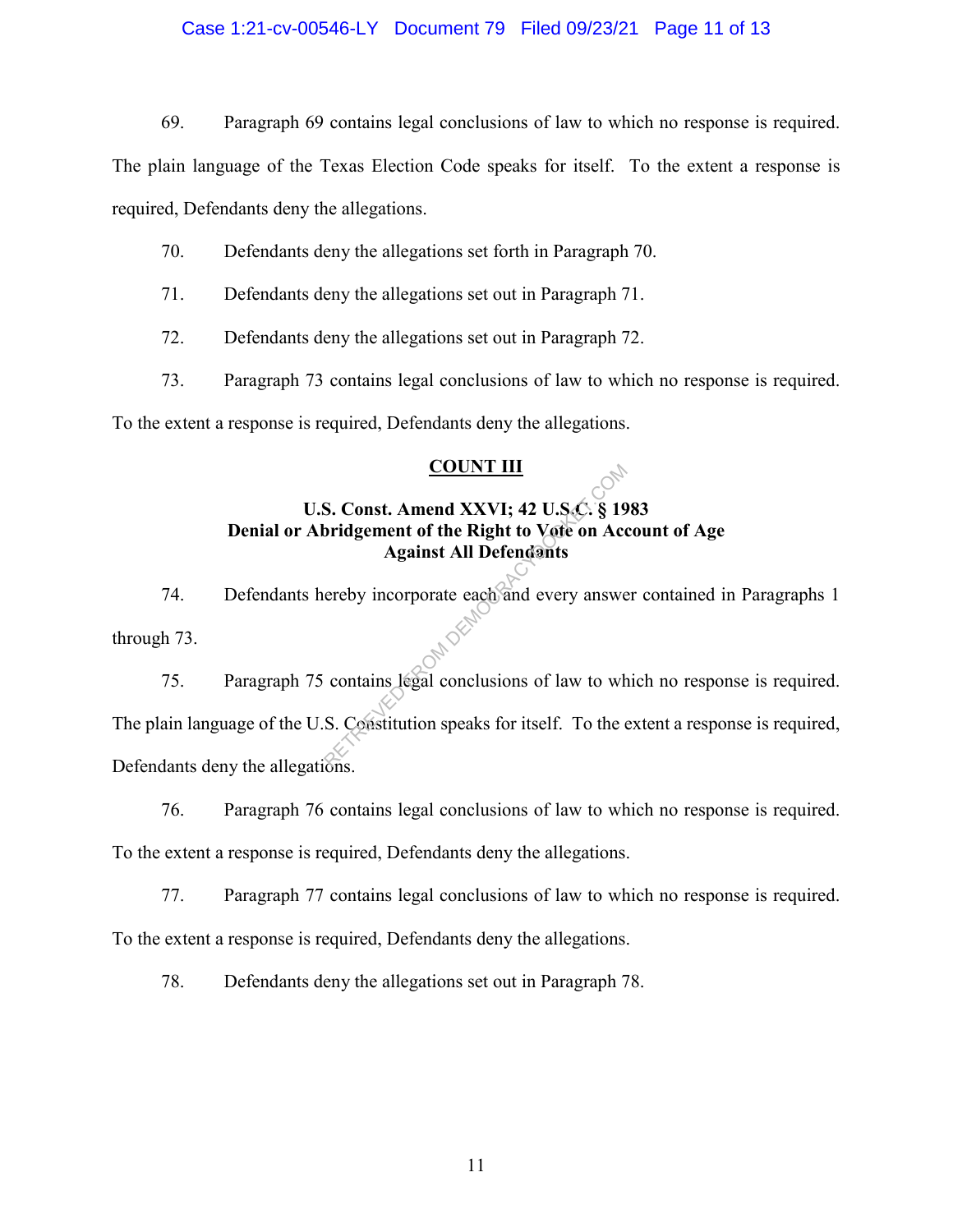# **PRAYER FOR RELIEF**

The remainder of the Complaint constitutes Plaintiffs' requests for relief, to which no response is required. To the extent that a response is required Defendants deny that Plaintiffs are entitled to the relief requested or any relief whatsoever.

# **GENERAL DENIAL**

Defendants deny any allegation of the Complaint, whether express or implied, that are not otherwise expressly admitted, qualified, or denied herein.

# **AFFIRMATIVE DEFENSES**

- 1. Plaintiffs have failed to state a claim or claims upon which relief can be granted.
- 2. The Court lacks jurisdiction over some or all of Plaintiffs' claims.
- 3. Plaintiffs lack standing on some or all of their claims for at least the reason that

Plaintiffs have not suffered any injury.

- 4. Plaintiffs' claims are not ripe for judicial review.
- 5. Plaintiffs have failed to name all of the necessary parties.

WHEREFORE, Defendants respectfully request that this Court dismiss Plaintiffs' Complaint in its entirety and order such further relief as it deems appropriate. e failed to state a claim or claims upon w<br>
ks jurisdiction over some or all of Plaint<br>
k standing on some or all of their claims<br>
any injury.<br>
ims are not ripe for judicial review.<br>
e failed to mame all of the necessary p

Respectfully submitted,

 */s/Robert Henneke* ROBERT HENNEKE Texas Bar No. 24046058 rhenneke@texaspolicy.com CHAD ENNIS Texas Bar No. 24045834 cennis@texaspolicy.com CHANCE WELDON Texas Bar No. 24076767 cweldon@texaspolicy.com TEXAS PUBLIC POLICY FOUNDATION 901 Congress Avenue